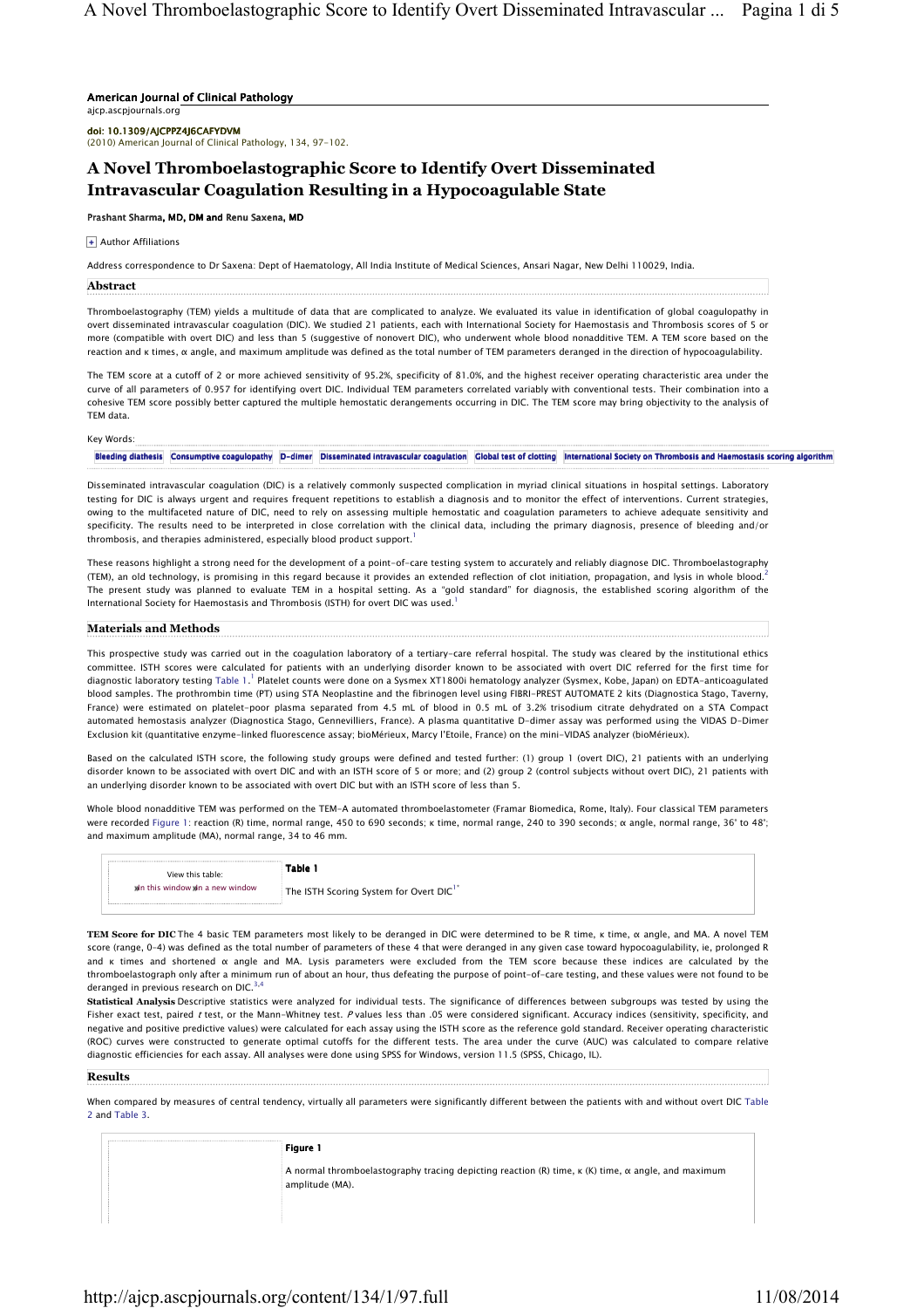

The performance results of the individual conventional laboratory tests and TEM parameters are given in Table 4. No individual conventional laboratory test or any individual TEM parameter taken alone showed sensitivity and specificity of more than 90%. No diagnostic test for overt DIC other than MA on TEM showed an AUC of more than 0.9 in ROC curve analysis at any cutoff generated (Table 4). These findings imply that the individual tests, although useful, are less efficient than the ISTH score (reported sensitivity, 93%; specificity, 98%; positive predictive value, 96%; and negative predictive value, 97%) at a cutoff of 5 or more for overt DIC.<sup>5</sup>

Nearly all patients in group 1 had TEM tracings suggestive of variable degrees of hypocoagulability. Suggestive TEM patterns were seen in nearly 8 patients of 21, but interpretation of the visual pattern alone was subjective Figure 2. For calculating diagnostic accuracy, therefore, the numeric TEM parameters were analyzed.

Correlation Between TEM and Individual Conventional Coagulation Parameters The correlation coefficients, r, of all 4 TEM parameters vs the platelet count, PT, and fibrinogen and quantitative D-dimer levels are given in Table 5.

The interrelationships of TEM with conventional parameters were of variable strength but were all in the expected directions. The α angle and MA correlated best with the conventional parameters.

| View this table:                                   | Table 2                                                                                                                                                                                                                                                                                                                                                                                                                                                  |
|----------------------------------------------------|----------------------------------------------------------------------------------------------------------------------------------------------------------------------------------------------------------------------------------------------------------------------------------------------------------------------------------------------------------------------------------------------------------------------------------------------------------|
| Wh this window Wh a new window                     | Results of Individual Conventional (ISTH Score) Parameters                                                                                                                                                                                                                                                                                                                                                                                               |
|                                                    | Table 3                                                                                                                                                                                                                                                                                                                                                                                                                                                  |
| View this table:                                   |                                                                                                                                                                                                                                                                                                                                                                                                                                                          |
| Wh this window Wh a new window                     | Results of Individual Thromboelastography Parameters                                                                                                                                                                                                                                                                                                                                                                                                     |
| View this table:<br>Wh this window Wh a new window | Table 4<br>Individual Test Performance: Receiver Operating Characteristic Curve Analysis for Generation of Cutoffs<br>and Calculation of the AUC.                                                                                                                                                                                                                                                                                                        |
|                                                    |                                                                                                                                                                                                                                                                                                                                                                                                                                                          |
|                                                    | Figure 2                                                                                                                                                                                                                                                                                                                                                                                                                                                 |
|                                                    | A, A normal thromboelastography tracing with normal reaction $(R)$ and $\kappa$ times, maximum amplitude                                                                                                                                                                                                                                                                                                                                                 |
|                                                    | shows prolonged R and K times, very low angle, and low MA. C, A patient with overt DIC by the                                                                                                                                                                                                                                                                                                                                                            |
| View larger version:                               | (MA), and the $\alpha$ angle. <b>B</b> , Tracing from a patient with overt disseminated intravascular coagulation (DIC)<br>International Society on Thrombosis and Haemostasis (ISTH) score shows nearly normal R and K times but<br>with even lower MA. D, A tracing suggestive of a hypercoagulable state (short R time, high MA, and large<br>$\alpha$ angle) from a patient with myeloma with a falling hemoglobin level and an ISTH score $\leq$ 5. |

Individual TEM Parameters in Testing for DIC Independent accuracy statistics are given in Table 4. The MA was the most sensitive and specific of the TEM parameters. At the generated cutoff of 32 mm, it had 85.7% sensitivity with 90.5% specificity. In terms of the ROC analysis, MA was the only individual parameter with an AUC more than 0.9. However, 5 (24%) of 21 patients with ISTH scores less than 5 also had an MA of more than 34 mm, the lower normal limit.

| View this table:               | Table 5                                                                |
|--------------------------------|------------------------------------------------------------------------|
| Mn this window Mn a new window | Correlation Coefficients of TEM vs Conventional Coagulation Parameters |

Diagnostic Performance of the "TEM Score 2 or More" Criterion The distribution of TEM scores (0–4) for 42 patients is given in Figure 3. The TEM score of 2 or more (ie, at least 2 of the 4 variables, R time, κ time, α angle, and MA, deranged in the direction of hypocoagulability at the ROC-generated cutoff) achieved a sensitivity of 95.2% and a specificity of 81.0%. The AUC was the highest in this study at 0.957.

# Discussion

Point-of-care diagnosis of DIC is a highly desirable goal. Testing may be required at any time and is usually an emergency STAT request. Laboratory results in an appropriate clinical backdrop are essential to establish the diagnosis, guide therapy, and predict prognosis. Repeated testing is often required for the diagnosis and to assess the effect of therapeutic interventions.<sup>1</sup>

The current standard-of-care diagnostic strategy, the ISTH scoring system, relies on 4 widely available assays to generate a score. However, these parameters are difficult to standardize and control for quality outside the laboratory. This study was therefore planned with a view to assess TEM as a promising rapid test for DIC. An important consideration for selecting TEM was that it is already available in point-of-care applications in our institution for indications other than the diagnosis of DIC.

There has been a resurgence of interest in TEM for the assessment of global coagulation changes in bleeding disorders. It is in use at many centers to aid transfusion decisions.<sup>2–12</sup> In the individual parameters, the high AUC and the best tradeoff between sensitivity and specificity of MA among all our tests,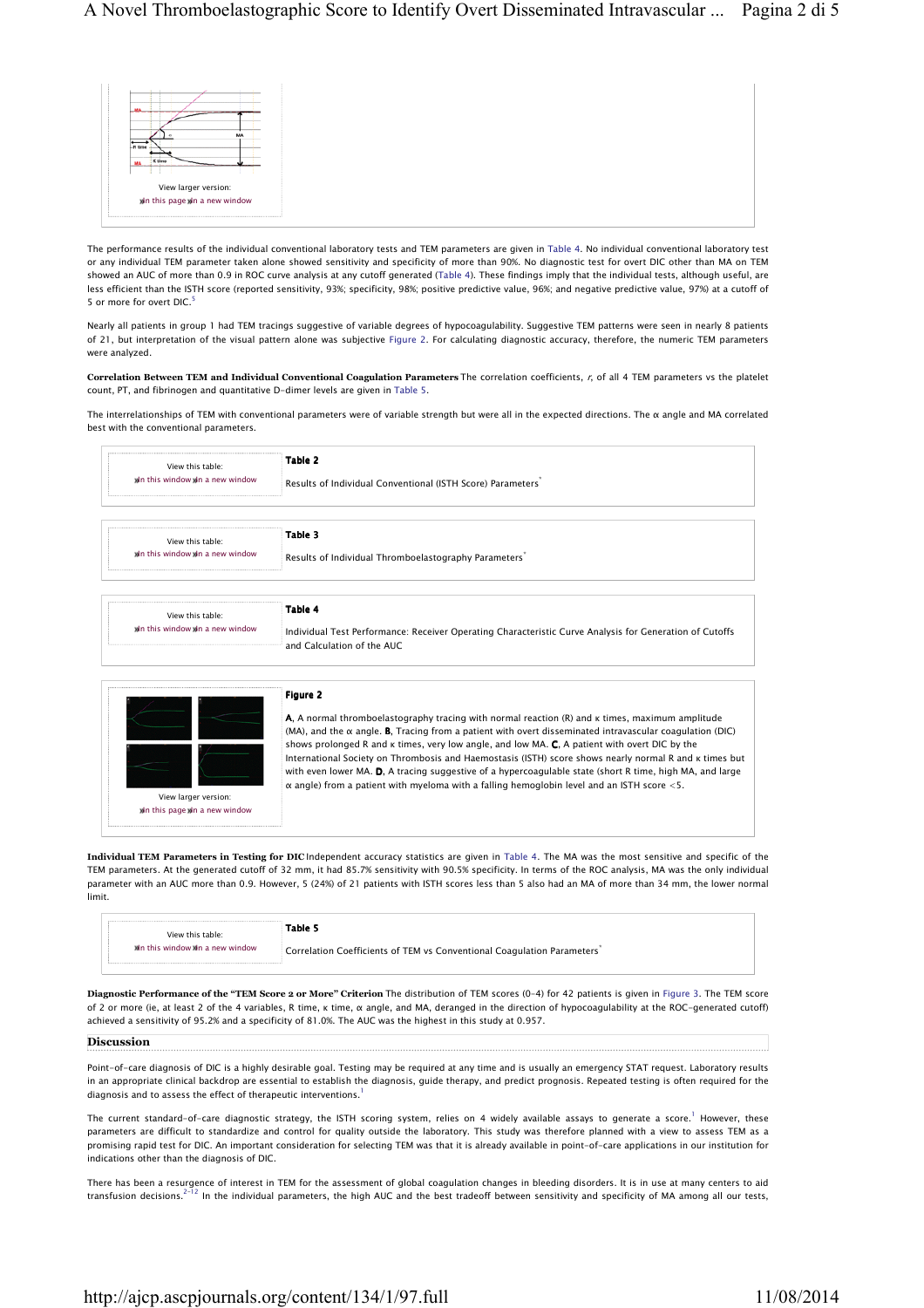followed by α angle and κ time, is remarkably similar to findings by Sivula et al,<sup>3</sup> who found the maximum clot firmness, clot formation time, and α angle to discriminate DIC from other conditions. Their study and other studies using TEM in DIC are summarized in Table 6.<sup>3,4,6,9-12</sup>

Virtually all deranged TEM parameters in the 21 overt DIC cases were in the direction of hypocoagulability. From the visual analysis, it was clear that different cases had differing combinations of derangements. Because each TEM parameter itself correlates with multiple conventional parameters (eg, R time with coagulation factors and platelets and MA with fibrinogen and platelets), the picture that emerged from TEM needed clarification.

## Figure 3

View larger version: **Whathis page Whater a new window**  Distribution of thromboelastography (TEM) scores across patient groups. A discriminant value of at least 2 parameters being deranged enabled the greatest demarcation between the groups with and without overt disseminated intravascular coagulation (DIC).

The conventional parameters of the ISTH algorithm (platelet count, PT, fibrinogen, and D-dimer) are less useful individually than when combined into a cohesive score that better captures the multifactorial derangements in hemostasis occurring in DIC. An analogous situation exists for TEM. The TEM score is designed to maximize the detection of a hypocoagulable state (exemplified by advanced-stage DIC) with depletion of the enzymatic phase (coagulation factors), cellular phase (thrombocytopenia), and substrate (fibrinogen).

| View this table:                | Table 6                                                         |
|---------------------------------|-----------------------------------------------------------------|
| Who this window Wh a new window | Summary of Major TEM-Based Studies on DIC and Related Disorders |

The diagnosis of overt DIC is a clinical and laboratory exercise, and the exclusion of other close and often related differential diagnoses is vital. The TEM score is a useful adjunct in this process but may be of limited usefulness in cases with marked thrombocytopenia such as immune thrombocytopenia, thrombotic thrombocytopenic purpura, and heparin-induced thrombocytopenia and thrombosis. Cases of these 3 entities were not a part of the 21 group 2 patients. This could be a sampling bias owing to the small cohort studied or may reflect the fact that the clinical backgrounds and manifestations and the baseline investigation results in such situations may have led to a lower index of suspicion for overt DIC. However, in cases with an overlapping clinical phenotype, the distinction of heparin-induced thrombocytopenia and thrombosis and thrombotic thrombocytopenic purpura from overt DIC would be crucial to determine therapy (choice of an alternative anticoagulant and decision to start plasmapheresis respectively). Other groups, eg, postoperative patients who received massive transfusion and patients with fulminant hepatic coagulopathy, will also likely have false-positive TEM score results, but the changes in clinical management may be less critical.

From another perspective, point-of-care TEM-based algorithms that guide transfusion, factor replacement, and anticoagulant-reversal therapies in patients undergoing major cardiothoracic and vascular surgeries currently rely on the activated R time, MA, and lysis indices supported, in some cases, by platelet counts and fibrinogen levels.<sup>13</sup> Because these intraoperative and postoperative states are marked by multifactorial hypocoagulability and a risk of thrombosis analogous to DIC, it is interesting to speculate whether analyzing combinations of thromboelastographic parameters like the TEM score may be of clinical value in these settings.

A thorough literature search did not reveal prior scoring of the TEM output data in overt DIC to generate a consolidated picture. Further studies validating this parameter in overt DIC in specific patient subsets and analyzing its usefulness in providing a synoptic view of extra data provided by TEM in other situations are indicated.

The newly designed TEM score is a promising, highly sensitive adjunct to conventional tests in accurately identifying overt DIC. It consolidates and enhances interpretation of the otherwise multitude of data obtained from the thromboelastogram.

### Acknowledgments

We thank Rakesh Kumar Ahuja, PhD, Department of Biostatistics, AIIMS for statistical analysis; Arijit Biswas, PhD, for various kit-related assistance; and Suresh Ditta, Suresh Kumar, and Rajesh Jaiswal for coordinating the laboratory testing.

Copyright© by the American Society for Clinical Pathology

## References

1. Taylor FB Jr., Toh CH, Hoots WK, et al., for the Scientific Subcommittee on Disseminated Intravascular Coagulation (DIC) of the International Society on Thrombosis and Haemostasis (ISTH). Towards definition, clinical and laboratory criteria, and a scoring system for disseminated intravascular coagulation. Thromb Haemost. 2001;86:1327–1330. Medline Google Scholar

2. Chen A, Teruya J. Global hemostasis testing thromboelastography: old technology, new applications. Clin Lab Med. 2009;29:391-407. Medline Google Scholar

3. Sivula M, Pettilä V, Niemi TT, et al. Thromboelastometry in patients with severe sepsis and disseminated intravascular coagulation. Blood Coagul Fibrinolysis. 2009;20:419-426. Medline Google Scholar

4. Daudel F, Kessler U, Folly H, et al. Thromboelastometry for the assessment of coagulation abnormalities in early and established adult sepsis: a prospective cohort study. Crit Care. 2009;13:R42. doi:10.1186/cc7765. Medline Google Scholar

5. Bakhtiari K, Meijers JC, de Jonge E, et al. Prospective validation of the International Society of Thrombosis and Haemostasis scoring system for disseminated intravascular coagulation. Crit Care Med. 2004;32:2416-2421. CrossRef Medline Google Scholar

6. Levrat A, Gros A, Rugeri L, et al. Evaluation of rotation thrombelastography for the diagnosis of hyperfibrinolysis in trauma patients. Br J Anaesth. 2008;100:792-797. Abstract/FREE Full Text

7. Spiel AO, Mayr FB, Firbas C, et al. Validation of rotation thrombelastography in a model of systemic activation of fibrinolysis and coagulation in humans. J Thromb Haemost. 2006;4:411-416. CrossRef Medline Google Scholar

8. Zacharowski K, Sucker C, Zacharowski P, et al. Thrombelastography for the monitoring of lipopolysaccharide induced activation of coagulation. Thromb Haemost. 2006;95:557-561. Medline Google Scholar

9. Moopanar D, Naidu S, Moodley J, et al. Thromboelastography in abruptio placentae. J Obstet Gynaecol. 1997;17:229-233. Medline Google Scholar 10. Kheirabadi BS, Crissey JM, Deguzman R, et al. In vivo bleeding time and in vitro thrombelastography measurements are better indicators of dilutional hypothermic coagulopathy than prothrombin time. J Trauma. 2007;62:1352-1361. Medline Google Scholar

11. Collins PW, Macchiavello LI, Lewis SJ, et al. Global tests of haemostasis in critically ill patients with severe sepsis syndrome compared to controls. Br J Haematol. 2006;135:220-227. CrossRef Medline Google Scholar

12. Grant HW, Hadley GP. Prediction of neonatal sepsis by thromboelastography. Pediatr Surg Int. 1997;12:289-292. CrossRef Medline Google Scholar